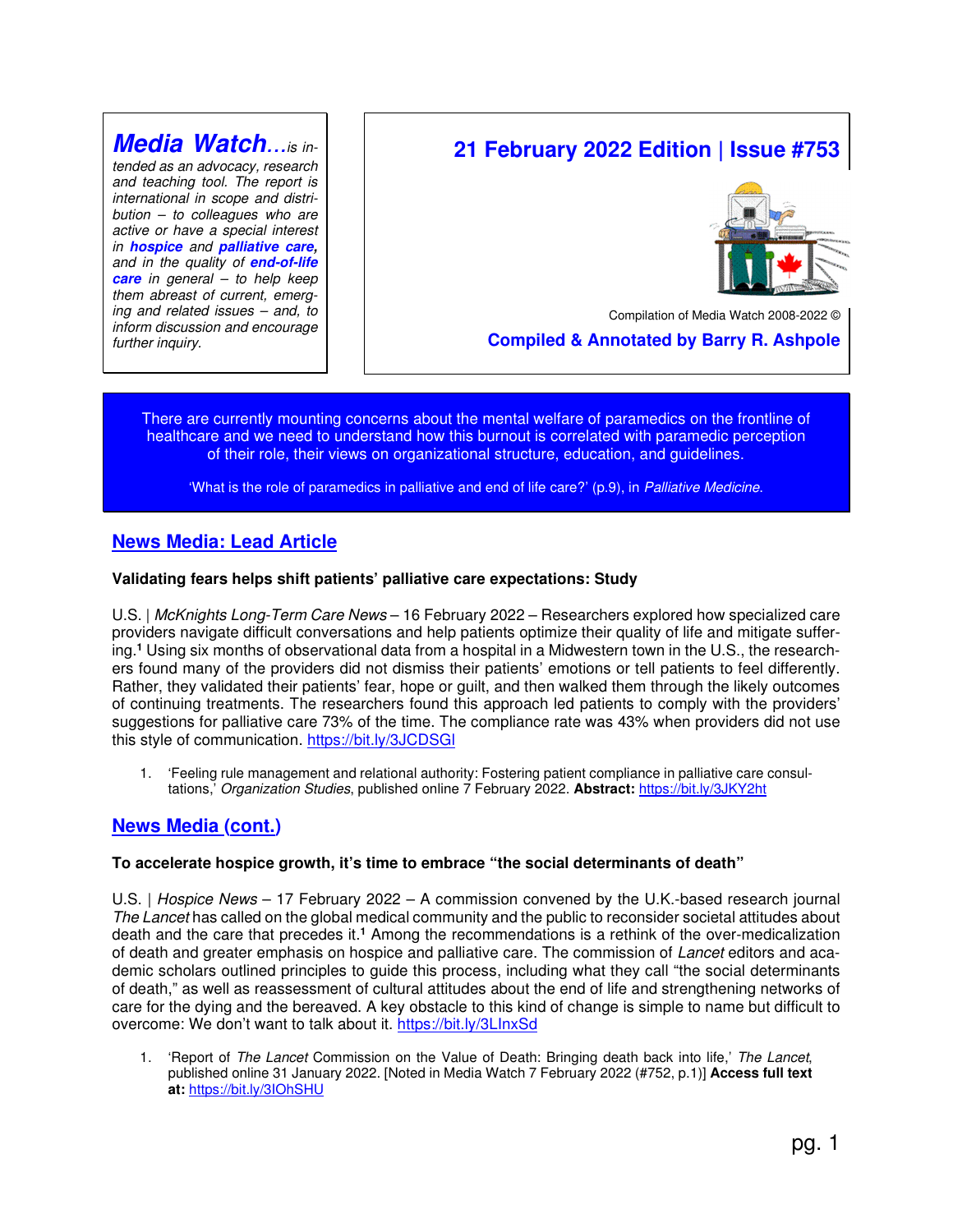## **Finding a respite: Architects discover visionary solutions for the terminally ill**

U.S. | Digital Journal – 10 February 2022 – Among terminally ill patients, a portion of them are children, and they are oblivious to death until they reach a certain age. Tending to their physical needs is easier than talking to them about death. Most parents may choose not to talk to them about their illness, to make the situation easy for them, but children tend to come to this realization as their body changes and they receive treatments, care, and sympathy from others. 'Respites' an architecture competition invited sensitive design ideas for hospices for children. The competition encouraged architects and designers to put their skills and sensibilities to use, by bringing forward design solutions to improve the physical and emotional well-being of terminally ill children by providing positive environments. **Full text:** https://bit.ly/3GHodn5

Noted in Media Watch 24 January 2022 (#751, p.6):

 'Designing palliative care facilities to better support patient and family care: A staff perspective,' Health Environments Research & Design Journal, published online 13 January 2022. **Abstract (w. references):** https://bit.ly/3GtizFP

Noted in Media Watch 9 August 2021 (#729, p.6):

 'The physical hospital environment and its effects on palliative patients and their families: A qualitative meta-synthesis,' Health Environments Research & Design Journal, published online 6 August 2021. **Abstract (w. references):** https://bit.ly/2VDZRJf

**N.B.** Additional articles on the relationship between the architecture (i.e., the physical environment) of healthcare facilities and the quality of palliative and end-of-life care noted in Media Watch 23 November 2020 (#693, p.12).

## **Members of the deaf community rally to assist those in hospice**

U.S. (Illinois) | *Jacksonville Journal-Courier* – 9 February 2022 – A group of deaf advocates is returning momentum to a program that would assist hospice patients who are deaf, hard of hearing, or deaf and blind. Hospice patients often face tough, end-of-life decisions, many of them with serious health or legal consequences. Those decisions can be even tougher for the hearing impaired, who may struggle to understand everything being communicated to them. "Our goal is to make deaf people feel safe," said Paula Chance, a volunteer deaf advocate. ASL CARES is a joint program of the Jacksonville Community Center for the Deaf and the Jacksonville Area Center for Independent Living that trains hearing-impaired volunteers to help hearing-impaired hospice patients. https://bit.ly/3LiHte9

Noted in Media Watch 4 April 2016 (#456, p.13):

 'Hearing loss in hospice and palliative care: A national survey of providers,' Journal of Pain & Symptom Management, published online 1 April 2016. **Full text:** https://bit.ly/33dIXFu

**N.B.** Additional articles on the vulnerability of people living with a terminal illness who are either deaf or blind noted in the 4 April 2016 issue of Media Watch.



## **Barry R. Ashpole**

MY INVOLVEMENT IN HOSPICE AND PALLIATIVE CARE DATES FROM 1985. As a communications consultant, I've been involved in or responsible for a broad range of initiatives at the community, regional, provincial and national level. My current work focuses primarily on advocacy and policy development in addressing issues specific to those living with a terminal illness

– both patients and families. In recent years, I've applied my experience and knowledge to education, developing and teaching on-line and in-class college courses on different aspects of end-of-life care, and facilitating issue specific workshops, primarily for frontline care providers. Biosketch on the International Palliative Care Resource Center website at: http://bit.ly/2RPJy9b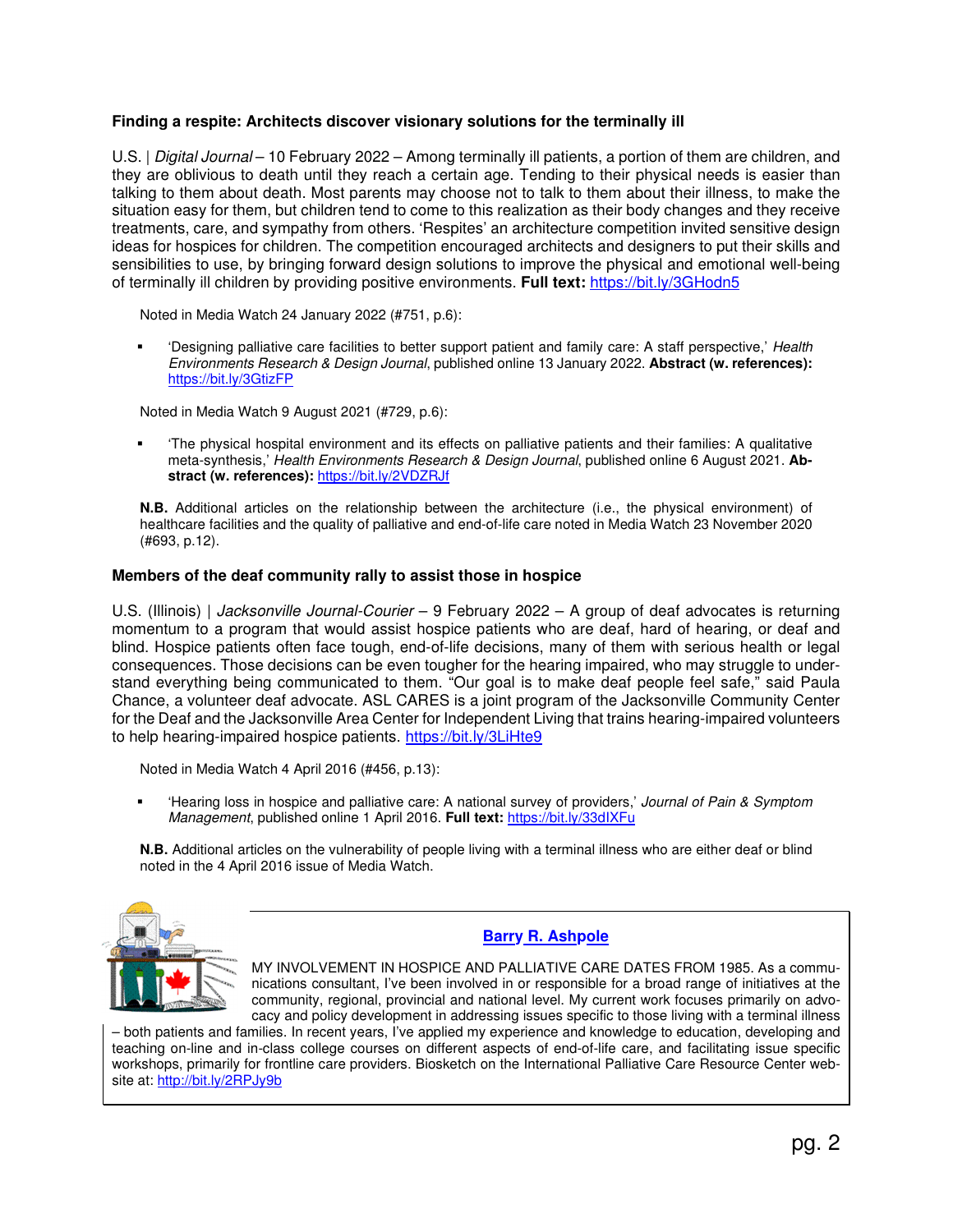## **Do we need to reframe how we think about palliative care?**

AUSTRALIA (Victoria) | Australian Broadcasting Corporation (Radio Melbourne) – 8 February 2022 – The Federal Health Minister Greg Hunt has received criticism for his description of palliative care (PC), describing it as patients who were in the "absolute latest days of their lives." Patients, families and medical professionals say this excludes at home PC, family members caring for their relative, and accessing PC through telehealth. Those interviewed on the hour-long radio program, 'The Conversation Hour,' including Palliative Care Australia Chair Professor Meera Agar, shared how PC is more than end-of-life care, and must include services such as at home PC, family members caring for their relative, and accessing PC through telehealth. https://ab.co/3HAUvBn

**Government & Non-Government Organizations et al**

**'National Palliative Care and End-of-Life Care Information Priorities'** (p.4), Palliative Care Australia.

## **Government & Non-Government Organizations et al**

## **Medicare payments of \$6.6 billion to non-hospice providers over 10 years for items and services provided to hospice beneficiaries suggest the need for increased oversight**

U.S. | Department of Health & Human Services (Office of the Inspector General) – 14 February 2022 – The Office of the Inspector General's analysis of trends and patterns in payments for items and services provided to Medicare beneficiaries outside the Medicare hospice benefit during a hospice period of care (which is referred to as "non-hospice payments") demonstrate an increase in Medicare non-hospice payments for beneficiaries. Non-hospice payments for Medicare Part A services and Part B items and services totaled \$6.6 billion from 2010 through 2019. If providers bill Medicare for non-hospice items and services that potentially should be covered by hospices, Medicare could pay for the same items or services twice. **Download report at:** https://bit.ly/354y6hy

## **New national standards of Canada for long-term care**

CANADA | Standards Council of Canada – Accessed 13 February 2022 – The COVID-19 pandemic has highlighted the critical importance of federal government leadership in healthcare. The pandemic's impact has been particularly dramatic in long-term care (LTC) homes, exposing a fragmented system. Standards, and conformity to those standards, will help ensure that Canada's LTC home settings are safe, properly supported and that the more than 250,000 residents who call them home are also receiving the quality of care they need and deserve. Standards Council of Canada, Health Standards Organization and Canadian Standards Association are collaborating to develop two new complementary National Standards of Canada for LTC. https://bit.ly/3HM9Xe4

## **Selected articles on end-of-life and palliative care in LTC in Canada:**

- **'**Multi-disciplinary supportive end-of-life care in long-term care: An integrative approach to improving end of life,' BMC Geriatrics, published online 22 May 2021. [Noted in Media Watch 31 May 2021 (#719, p.5)] **Full text:** https://bit.ly/3fcD6mO
- 'If not now, when? Applying a palliative approach in long-term care,' Healthy Debate, published online 28 December 2021. [Noted in Media Watch 4 January 2021 (#698, p.1)] **Full text:** http://bit.ly/2Mj8ggl
- 'Barriers and facilitators to optimal supportive end-of-life palliative care in long-term care facilities: A qualitative descriptive study of community-based and specialist palliative care physicians' experiences, perceptions and perspectives,' BMJ Open, published online 10 August 2020 (#678, p.9)] **Full text:** https://bit.ly/30yzeWb
- 'Palliative care has been lacking for decades in long-term care,' Policy Options, published online 16 July 2020. [Noted in Media Watch 20 July 2020 (#675, p.1)] **Full text:** https://bit.ly/2B5GAXb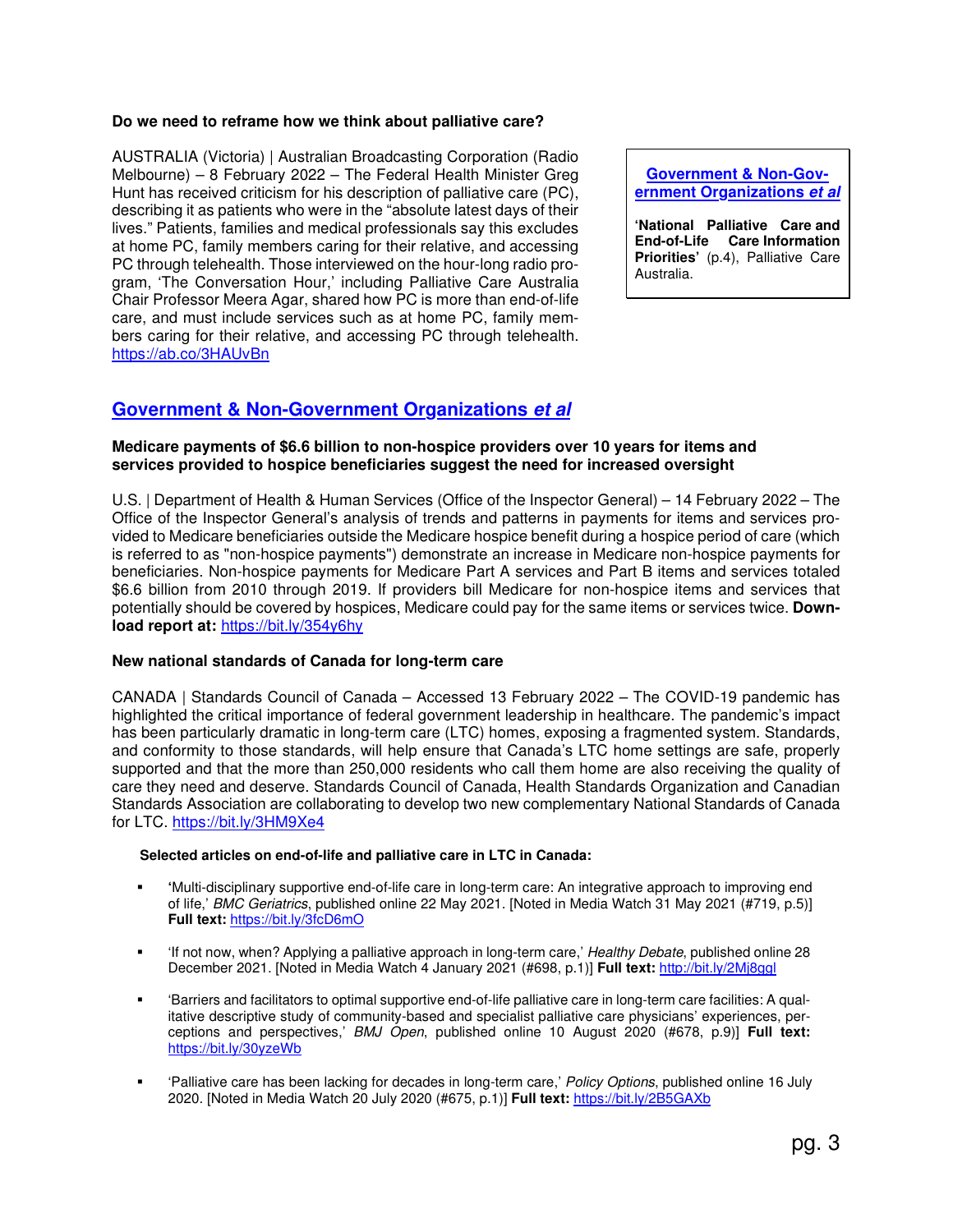## **National Palliative Care and End-of-Life Care Information Priorities**

AUSTRALIA | Palliative Care Australia – 27 January 2022 – The Australian Institute of Health & Welfare, in collaboration with the Palliative Care & End of Life Data Development Working Group, has recently published the 'National Palliative Care and End-of-Life Care Information Priorities' document. This important advocacy document sets out the strategic priorities for information development in governmentfunded palliative care PC) and support services over the next decade. The document is intended to guide planning, investment and action by governments and other stakeholders. It recognises that a large volume of PC and end-of-life care related activity occurs outside of specialised PC settings. **Download (scroll down to 'National Palliative care…' at:** https://bit.ly/33eojVy

**Related:** 

 'Steps towards equitable care: Creating webpages to highlight diversity for Australia's aged care and endof-life care workforce,' Australian Journal of Primary Health, published online 12 February 2022. **Abstract:** https://bit.ly/3HFLXcB

## **Specialist Publications**

## **Palliative care for rural growth and wellbeing: Identifying perceived barriers and facilitators in access to palliative care in rural Indiana**

BMC PALLIATIVE CARE | Online - 19 February 2022 – In the U.S. state of Indiana, an estimated 6.3 million people are living with one or more chronic illnesses, a large proportion of them reside in rural areas where there is limited access to palliative care (PC)... Study findings provide insights into several barriers and facilitators to PC access from the perspectives of providers who serve rural Indiana. Within the context of inpatient PC, findings are evident that barriers to PC access among rural populations were critical. PC, as a newer specialty that comprises end-of-life care or hospice, has not gained adequate familiarity among both clinicians and the public in rural Indiana. However, community hospice care has gained more familiarity as it has been long-standing and well covered under Medicare. **Full text:** https://bit.ly/35cH4tj

**N.B.** Selected articles on PC in rural U.S. noted in Media Watch 13 December 2021 (#747, pp.8-9).

## **Research Matters**

**'Barriers to recruitment into emergency department-initiated palliative care: A sub-study of a multi-site, randomized controlled trial'** (p.11), in BMC Palliative Care.

**'What can we learn from controlled clinical trials in palliative care?'** (p.11), European Association for Palliative Care.

**'Understanding complexity in care: Opportunities for ethnographic research in palliative care'** (p.11), in Journal of Palliative Care.

**'Family carers research: What progress has been made?'** (p.11), in Palliative Medicine.

**'Community-based participatory research and public health palliative care'** (p.12), in Progress in Palliative Care.

## **Specialist palliative care classification: Typology development**

BMJ SUPPORTIVE & PALLIATIVE CARE | Online – 8 February 2022 – The authors of this article developed a refined classification of specialist palliative care (PC) in Germany, which for the first time allows for a comprehensive description and categorisation of services on a conceptual, polyhierarchical basis. Increasing economisation and rising quality requirements in the health sector require services to be presentable in-depth and unambiguously. Along with previously developed characteristics from PC contexts in other countries, this improved understanding of characteristics also facilitates international contextualisation. Enhancing the systematic comparison of processes through benchmarks will prospectively allow for measurement of quality and efficiency and facilitate quality development. **Full text:** https://bit.ly/3sskc0T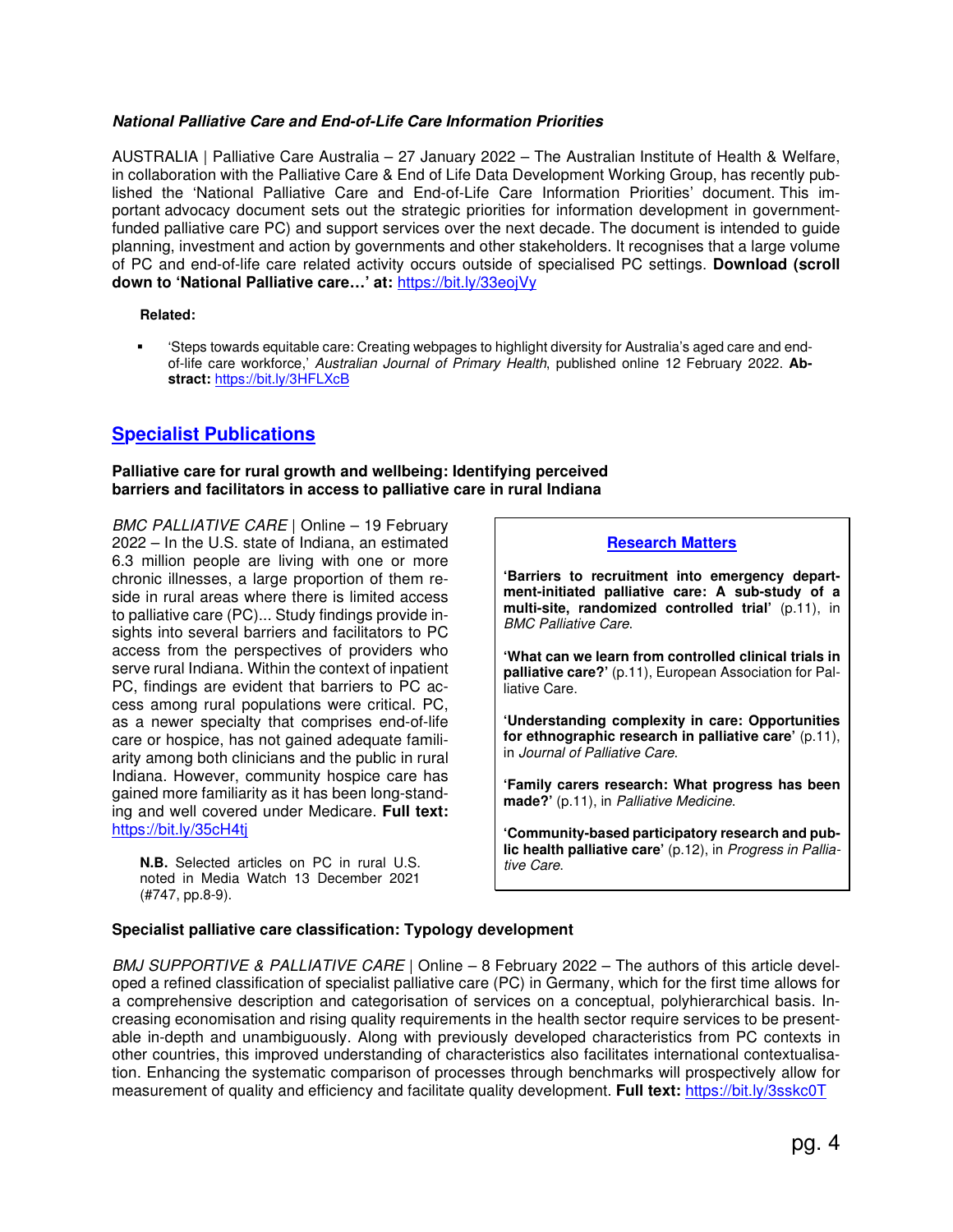## **The Quebec Observatory on End-of-Life Care for People with Dementia: Implementation and preliminary findings**

CANADIAN JOURNAL ON AGING | Online – 9 February 2022 – End-of-life care (EoLC) for people with dementia is difficult to investigate because of the many methodological challenges, but is critical to study in order to identify deficiencies in care quality, their impact on resident outcomes, and areas for improvement. To this end, the first Observatory on End-of-Life Care for People with Dementia was successfully implemented in Quebec, and pilot data were used to draw a preliminary portrait of this population. The newly implemented Observatory could prove useful for assessing the impact of urgently needed long-term care reforms and the effects of innovative interventions in dementia EoLC, for which the evidence base is currently very limited. **Full text:** https://bit.ly/3gzKvwj

**N.B.** Search back issues of Media Watch for additional articles on EoLC for people living with dementia at: http://bit.ly/2ThijkC

## **Palliative care in the face of racism: A call to transform clinical practice, research, policy, and leadership**

HEALTH AFFAIRS | Online – 9 February 2022 – Available across the life course and serious illness continuum, palliative care (PC) is a values-driven approach to providing holistic care for patients and their families in the setting of life-threatening illness and injury. Despite its benefits related to optimizing quality of life and relieving suffering, equity in PC for racially and ethnically minoritized communities is lacking. There remain important gaps in the availability, accessibility, appropriateness, and understanding of these services across diverse and racially minoritized populations... The authors discuss strategies for PC clinical practice and training, and recommendations for research, policy, and leadership, to mitigate the impact of racism in PC and re-center historically excluded populations. **Access full text at:** https://bit.ly/3HDf7Ji

## **Related:**

- 'Lack of racial diversity within the palliative medicine workforce: does it affect our patients?' BMJ Supportive & Palliative Care, published online 17 February 2022. **Full text:** https://bit.ly/3BuRzEd
- 'Race roundtable series: Structural racism in palliative care,' Journal of Pain & Symptom Management, published online 10 February 2022. **Abstract (w. references):** https://bit.ly/3Bc1Epy

**N.B.** Search back issues of Media Watch for additional articles on "disparities" and "racism" in the U.S. healthcare system in the context of palliative and end-of-life care at: http://bit.ly/2ThijkC



Media Watch: Access Online – Updated 7 February 2022

Media Watch (or a link to the report) is posted on a number of websites that serve the hospice and palliative care community-at-large. Complete listing p.13.



Search Back Issues of Media Watch @ http://bit.ly/2ThijkC



Closing the Gap Between Knowledge & Technology http://bit.ly/2DANDFB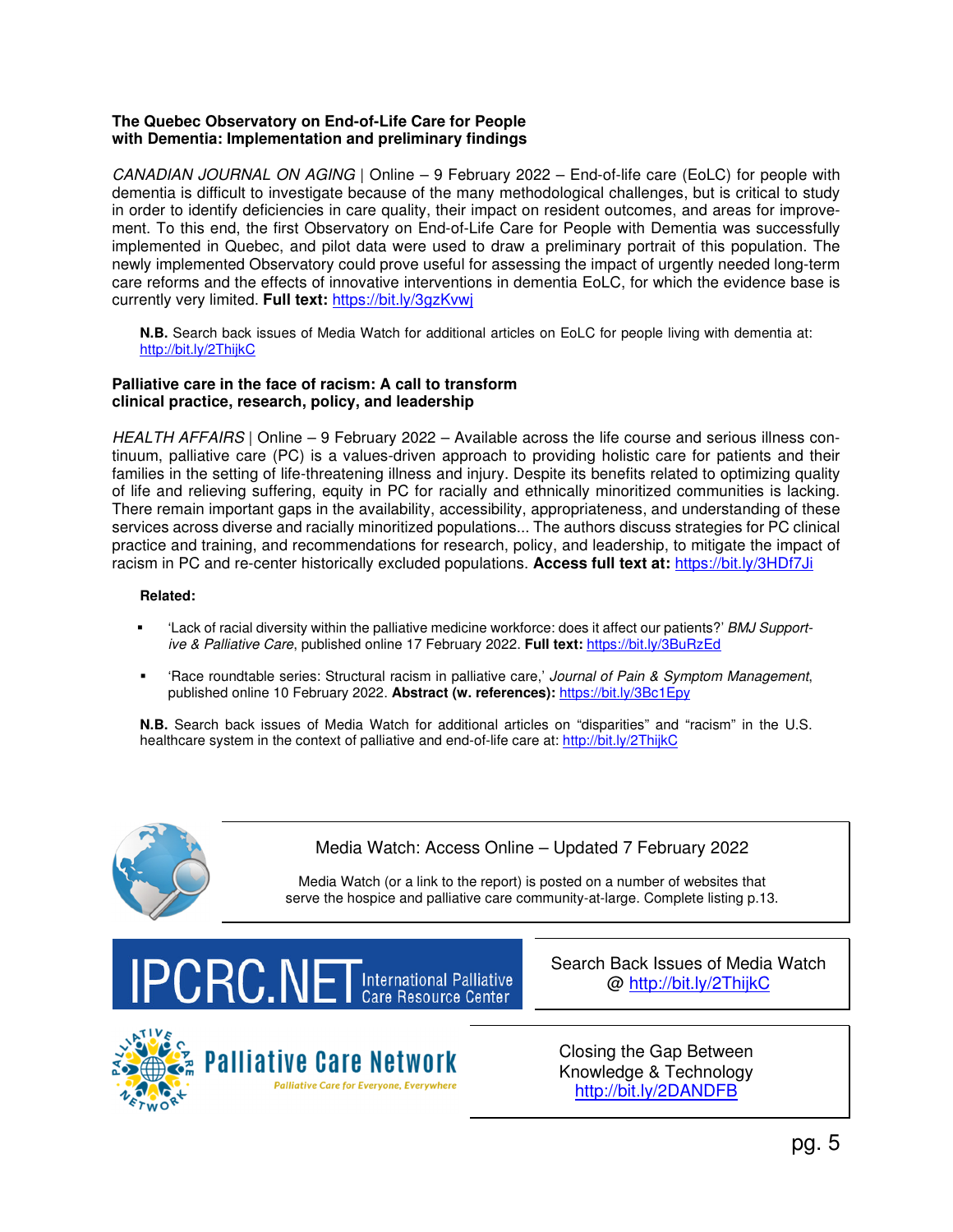## **Understanding the policy landscape surrounding medical assistance in dying in Canada's federal prison system**

JOURNAL OF CORRECTIONAL HEALTHCARE | Online – 10 February 2022 – Medical assistance in dying (MAiD) has been legal in Canada since 2016, and the implementation of MAiD for people who are incarcerated has raised ethical and procedural concerns. The authors review the current Correctional Service Canada guideline on MAiD alongside a joint report by the Office of the Correctional Investigator (OCI) and the Canadian Human Rights Commission (CHRC) on aging and dying in prison. They echo concerns raised by the OCI and the CHRC about the limits of adequate end-of-life care currently provided to those in custody and offer our analysis of the procedural guideline for MAiD in prison, which they argue to be inadequate in support for patient-centered care and equality in access to healthcare. **Abstract:** https://bit.ly/3sBy2xZ

## **Nurse-led telephonic palliative care: A case-based series of a novel model of palliative care delivery**



## Prison Hospice: Backgrounder Updated 1 February 2022

End-of-life care in the prison system has been highlighted on a regular basis in Media Watch. A compilation of selected articles, reports, etc., noted in past issues of the report can be downloaded from the Palliative Care Network website: http://bit.ly/2RdegnL

**Photo:** Lori Waselchuk, Philadelphia, PA

JOURNAL OF HOSPICE & PALLIATIVE NURSING | Online – 11 February 2022 – This article discusses a nurse-led telephonic palliative care (PC) program, part of the Emergency Medicine Palliative Care Access Project … comparing outpatient PC with nurse-led telephonic case management after an emergency department visit. Telephonic nurses discuss patients' goals, fears, hopes, and concerns regarding their illness and its trajectory that inform decisions for future interventions and treatments. They share this information with patients' surrogate decision-makers and clinicians to facilitate care coordination and symptom management. Nurses' abilities and expertise, as well as the difficulties of providing care through in-person models of PC delivery, make a nurse-led telephonic model an optimal option. **Abstract:** https://bit.ly/3gEDYk7

## **Related:**

 'Barriers and facilitators to nurse-led advance care planning and palliative care practice change in primary healthcare: A qualitative study,' Australian Journal of Primary Health, published online 8 February 2022. **Full text:** https://bit.ly/3GANEXp

**N.B.** The Advance Project website: https://bit.ly/3sstBp3

- 'Power of palliative care: How oncology nurses can increase referrals,' Oncology Nursing News, published online 11 February 2022. **Full text:** https://bit.ly/3oLr9cl
- 'Quality of palliative nursing care: Meaning, death anxiety, and the mediating role of well-being,' Palliative & Supportive Care, published online 10 February 2022. **Abstract (w. references):** https://bit.ly/3HO738I

## **"If you built it, they could come"**

## **Opportunities to expand access to palliative care**

JOURNAL OF PALLIATIVE MEDICINE | Online – 3 February 2022 – There are growing calls to broaden palliative care (PC) access to more populations, diseases, and care settings and to earlier in the disease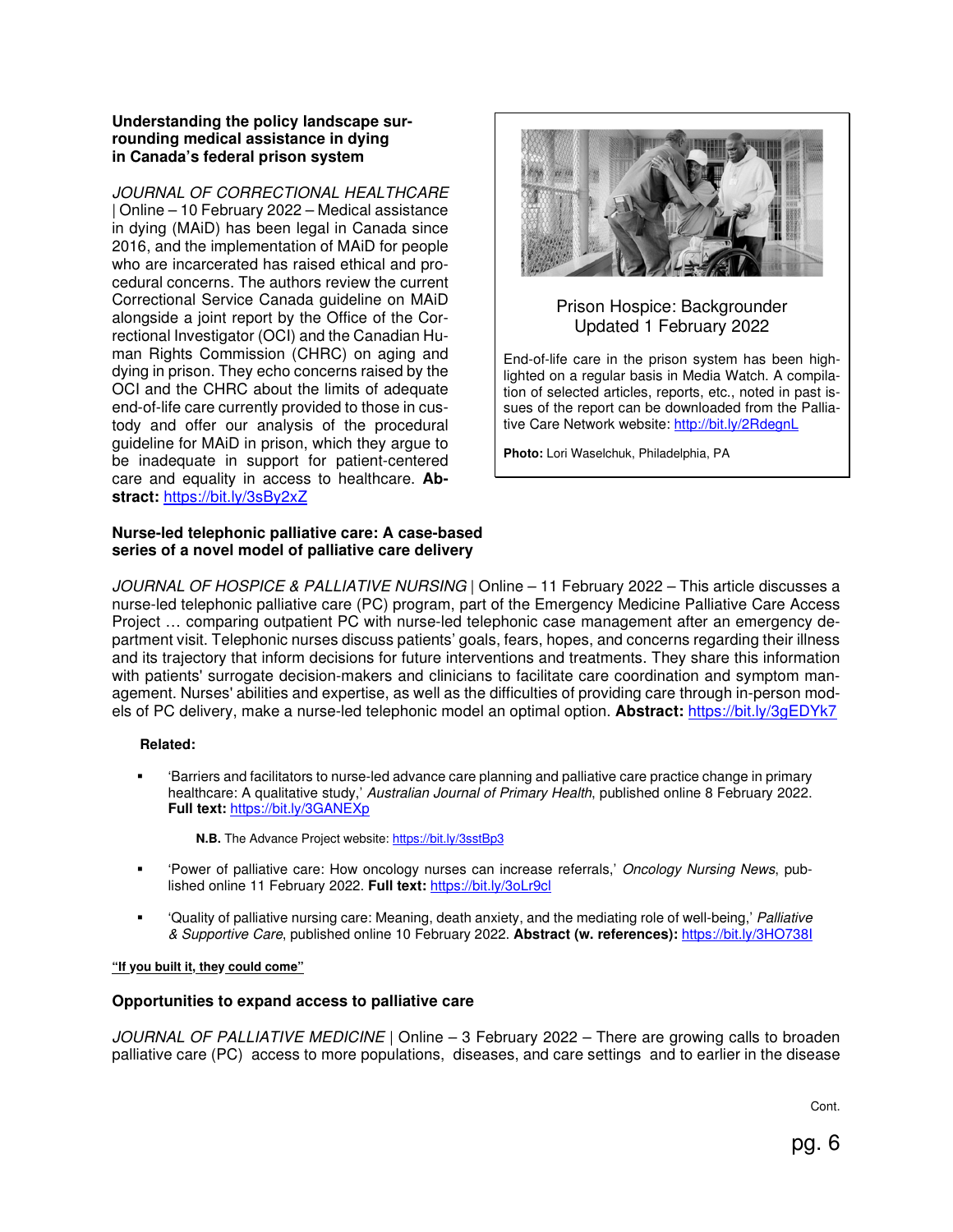process; yet, supply of specialty PC is not likely to keep pace with demand. This article discusses possible solutions by which to bridge the gap between limited PC supply and demand: 1) Specialist workforce development; 2) Alternate models of care; 3) Triaging systems; and, 4) Telemedicine. Education/training, research, and policy mechanisms could operationalize these solutions. With the solutions in hand, the field may be able to increase the reach, sustainability, and equity of PC, thereby improving access and enabling a multitude of positive patient, family, and healthcare system outcomes. **Abstract:** https://bit.ly/3Hwg3ix

## **Experiences of staff providing specialist palliative care during COVID-19: A multiple qualitative case study**

JOURNAL OF THE ROYAL SOCIETY OF MED-ICINE | Online – 8 February 2022 – Constraints related to COVID-19 infection control policies and practices were central to experiences of moral distress by prohibiting and/or diluting staff's capacity to provide care that was aligned to their professional caring values. Experiences of moral distress had a detrimental impact on the well-being of staff causing "moral injuries" in which participants experienced feelings of sadness, stress, anger, guilt, frustration and fatigue. These feelings crescendoed over time whereby the impacts of moral distress had a cumulative effect that worsened as the pandemic progressed. Various individual, team, organisational and community strategies were drawn on to address the impacts of moral distress. **Full text:** https://bit.ly/34JmgZT

#### **Reducing burnout and promoting professional development in the palliative care service**

JOURNAL OF HOSPICE & PALLIATIVE NURSING | Online – 3 February 2022 – Previous research suggests healthcare providers working with issues of death and dying may experience increased stress and risk of burnout. Despite previous research on the problem of burnout faced by palliative care (PC) providers, there have been few interventions studied to prevent further burnout. Research does support allowing time away from a stressful healthcare environment to promote wellness and to decrease burnout. This study ensured each PC advanced practice provider received an 8 hour day monthly to work on professional development activities remotely. **Abstract:** https://bit.ly/336FVTq

#### **Related:**

- 'An ethical framework for visitation of inpatients receiving palliative care in the COVID-19 context,' Journal of Bioethical Inquiry, published online 17 February 2022. **Full text:** https://bit.ly/3JTLILV
- 'The lived experience of physical separation for hospice patients and families amid COVID-19,' Journal of Pain & Symptom Management, published online 18 February 2022. **Full text:** https://bit.ly/3JyC0y6
- 'Patient–family experience at the onset of COVID-19: Interviews with ten palliative chaplains,' Journal of Palliative Medicine, published online 10 February 2022. **Full text:** https://bit.ly/3HDU21r

**N.B.** Search back issues of Media Watch for additional articles on the role of "chaplains" in palliative and end-of-life care at: http://bit.ly/2ThijkC

 'End-of-life experiences for cancer patients dying in hospital with COVID-19,' Journal of Patient Experience, published online 28 January 2022. **Full text:** https://bit.ly/3ruSjG8

#### **Dying is never beautiful, but there are beautiful moments: Qualitative interviews with those affected on the subject of "good dying"**

MORTALITY | Online – 8 February 2022 – It became clear in this study that the process of dying has not only a physical, but also a psychological, a social and a spiritual dimension. For those affected, dying is never beautiful, but there are beautiful moments that are linked to elevating moral emotions. This study shows that the views of those affected differ significantly from those we hear in the public discourse. The authors conclude that the public debate on "good dying" should give a voice to those affected: to terminallyill and elderly people and to their informal carers. The academic discourse can make a contribution by differentiating between various perspectives and by researching the points of view of those concerned. **Full text:** https://bit.ly/33cawPs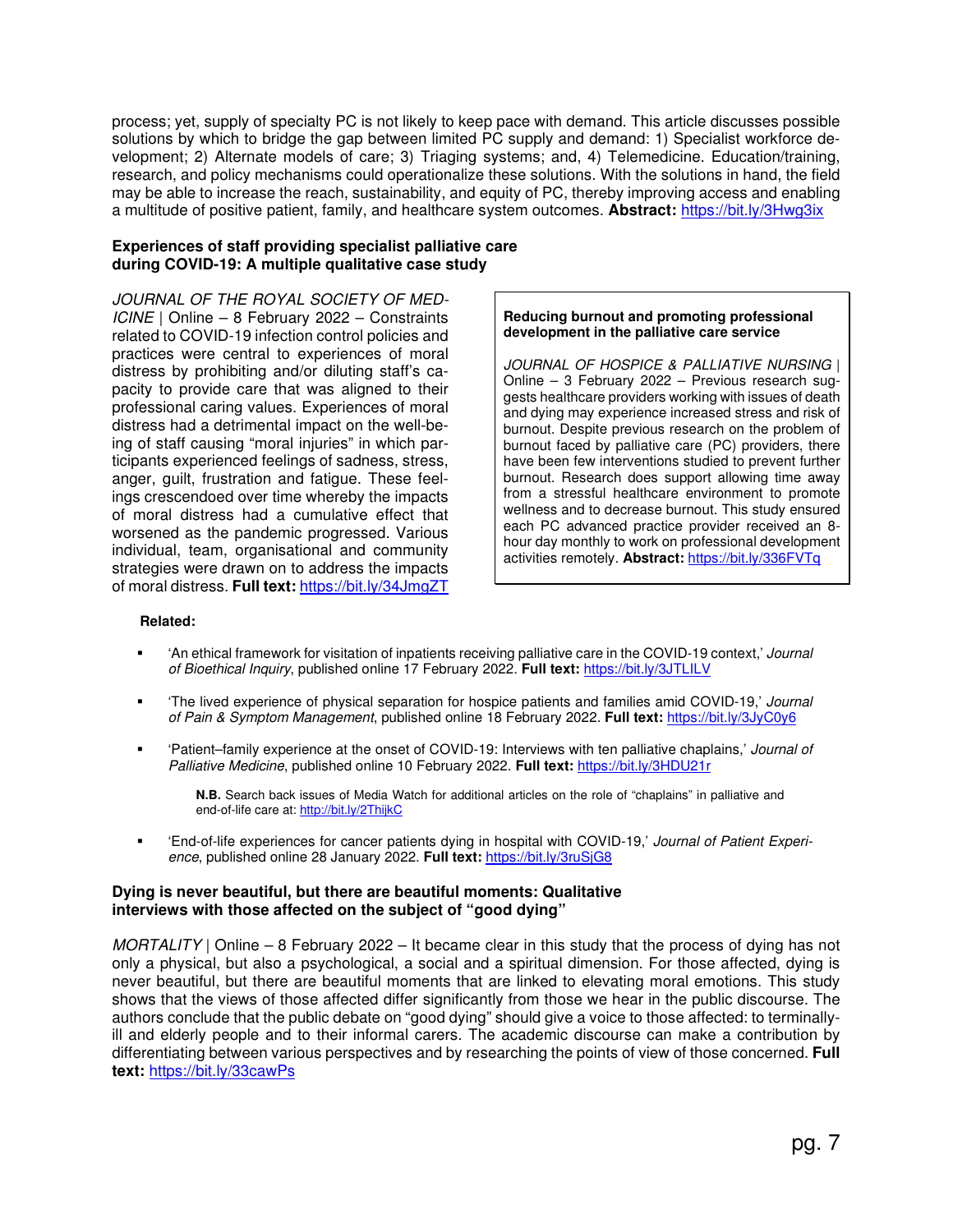## **Triggers for referral to specialized palliative care in advanced neurologic and neurosurgical conditions: A systematic review**

NEUROLOGY CLINICAL PRACTICE | Online – 8 February 2022 – The results suggest that several published referral triggers for specialized neuropalliative care are based on expert consensus. However, there is a growing body of literature providing evidence-based condition-specific triggers for multiple sclerosis, Parkinsonism, amyotrophic lateral sclerosis and dementia. There is a growing body of research that outlines evidence-based referral triggers for neuropalliative care. The ambiguity of nomenclature surrounding referral triggers in the current literature and field of neuropalliative care was a limitation to this study. The authors suggest that condition-specific triggers are likely to be the most effective for identifying the appropriate patients and timing for referral to specialist palliative care. **Abstract:** https://bit.ly/3Jsk08r

**N.B.** Search back issues of Media Watch for additional articles on "neuropalliative" care at: http://bit.ly/2ThijkC. See also European Association for Palliative Care series on the evolving specialty of neuropalliative care at: https://bit.ly/3rge50A.

## **Children and adolescents' preferences for support when living with a dying parent: An integrative review**

NURSING OPEN | Online – 13 February 2022 – Children and adolescents strive for control and balance regarding involvement in the sick parent's care and treatment, as well as time spent in the home when living with the dying parent. They preferred emotional support from their families, especially from parents, and from friends they wanted opportunities to socialize, to do things together with other children and adolescents. A consistent perception was that support from healthcare professionals (HCPs) was mainly for the sick parent. However, they wanted HCP to show compassion and adjusted information on their own terms. Challenges for HCP are to identify vulnerable children and adolescents with a weak social network and provide timely individually adapted support. **Full text:** https://bit.ly/3JoFhjB

Noted in Media Watch 26 July 2021 (#727, p.8):

- 'Parent's with incurable cancer: "Nuts and bolts" of how professionals can support parents to communicate with their dependent children,' Patient Education & Counseling, published online 16 July 2021. **Abstract:** https://bit.ly/3er1kJp
- 'Bereavement and children's mental health: Recognising the effects of early parental loss,' Nursing Children & Young People, published online 19 July 2021. **Abstract:** https://bit.ly/3hMNEdE

**N.B.** See literature review at 'The Crossroads of Grief: Understanding Grief & Diversity,' published by the Children & Youth Grief Network, Ontario Canada.' In particular, 'Children's Understanding of Death & Dying' (p.5), 'Parental Illness, Dying & Death' (p.13), and 'Death of a Parent' (p.30) at: http://bit.ly/2OB4Y6C

## **Perceptions of hope among bereaved caregivers of cancer patients who received early palliative care: A content and lexicographic analysis**

THE ONCOLOGIST | Online – 4 February 2022 – Oncologists' fear of taking away hope from patients when proposing early palliative care (PC) is a barrier to the implementation of this model. This study focussed on hope perceptions by bereaved primary caregivers of cancer patients who received early PC as a standard clinical practice. Contrary to intuitions regarding the scant possibility of hope in the clinical context of incurable onco-hematologic illnesses, they reported developing hope and maintaining it until the death of their loved ones. They connected the finding of hope to the adoption of early PC treatments and to the inspiring relationships they were able to develop with the healthcare team. A crucial factor in this positive dynamic seems to be the connection between hope, truth, and trust… **Full text:** https://bit.ly/3LoumZ4



Share this issue of Media Watch with a colleague.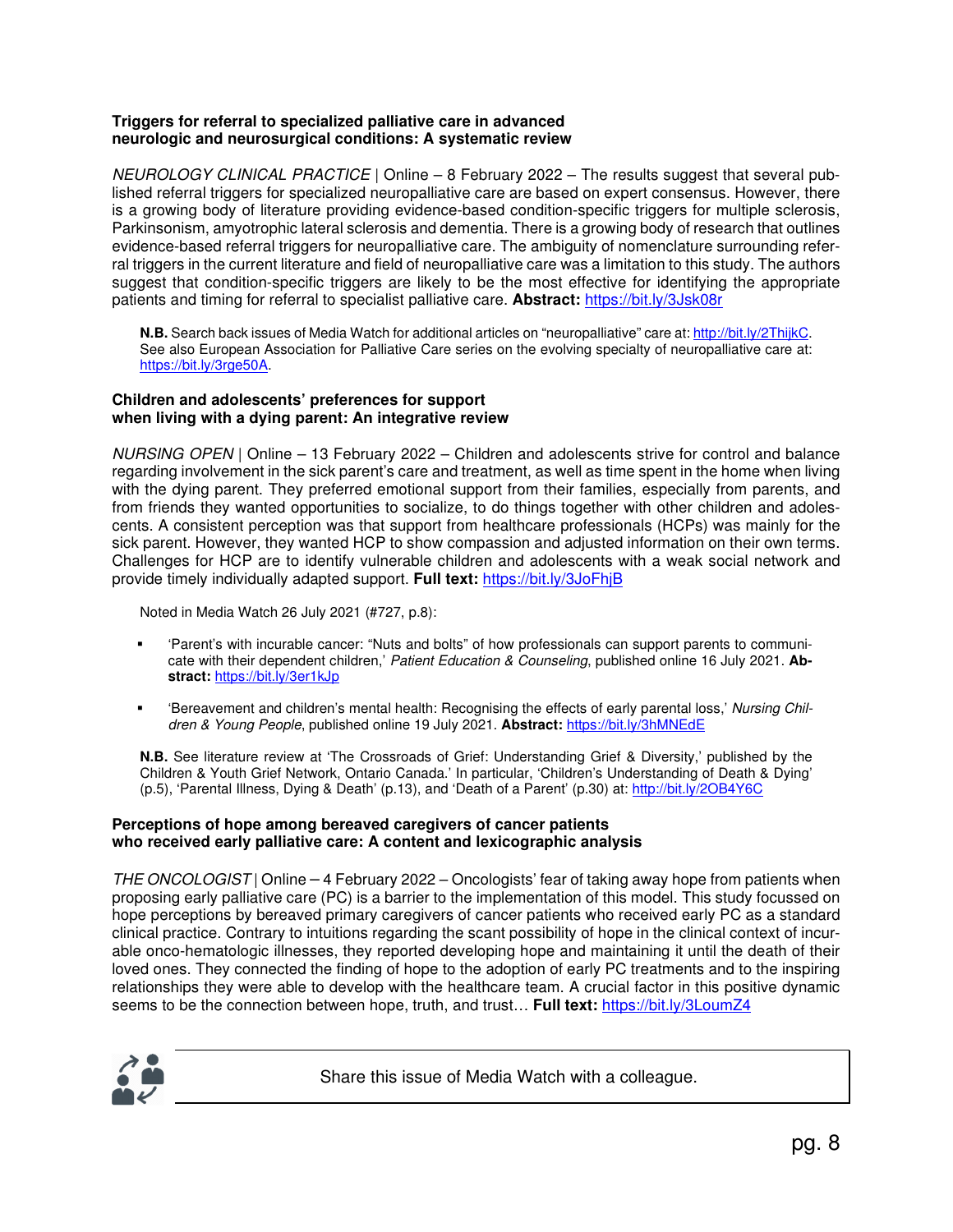## **Introducing the special collection on palliative care for LGBTQ2S+ individuals and families**

PALLIATIVE CARE & SOCIAL PRACTICE | Online – 11 February 2022 – This special collection of Palliative Care & Social Practice features the work of top scholars in the fields of LGBTQ2S+ (lesbian, gay, bisexual, transgender, queer, and two-spirit) aging, health, and palliative care (PC). The articles in the collection approach the topic of PC for LGBTQ2S+ individuals from a variety of perspectives and collectively introduce readers to key issues facing this population near the end of life. Improving the quality of care provided to LGBTQ2S+ individuals and their families requires a multifaceted approach to understanding their needs and lived experiences and then educating their care teams on how best to address those needs more fully. **Full text:** https://bit.ly/368FGIz

**N.B.** List of references includes links to the articles cited in this editorial.

## **Related:**

 'A rapid review of end-of-life needs in the LGBTQ+ community and recommendations for clinicians,' Palliative Medicine, published online 17 February 2022. **Full text:** https://bit.ly/3JIkSpX

## **What is the role of paramedics in palliative and end of life care?**

PALLIATIVE MEDICINE | Online – 17 February 2022 – Paramedics are the frontline of the emergency response to urgent palliative and end-of-life care. The scope of practice for paramedics in the ambulance service has radically changed in the last 20 years, with paramedics now having a high level of clinical knowledge and autonomy giving them the ability to treat patients at home rather than providing a patient transport service to hospital… The question that we must therefore ask is does this make paramedics a suitable solution to fill the out-of-hours gap in community palliative care (PC) provision? Advancements in medical procedures and the many interventions now available often make the deciphering of PC disease trajectories complex for generalist clinicians such as paramedics. **Full text:** https://bit.ly/3sMUwMp

**N.B.** Search back issues of Media Watch for additional articles on the role of "paramedics" in palliative and end-of-life care at: http://bit.ly/2ThijkC.

## **Good medicines management: From describing problems to a vision for change**

PALLIATIVE MEDICINE | Online – 14 February 2022 – Effective palliation can be disrupted by untimely prescribing, unavailability of medicines or professionals for administration, incorrect opioid selection or conversion of doses, ineffective set-up and use of syringe pumps, and failure of continuity as patients move between care settings. When discussing medicines management, patients, carers and healthcare professionals share common narratives of "concern," "pressure," "fear," "feeling uncomfortable," "feeling scared," "anxiety." "burden," "challenge" and "strain." The worry and concern of hastening death and being responsible for "the last injection" is expressed by both family carers and nursing staff who administer anticipatory medications. **Full text:** https://bit.ly/3Lykmw9

## **Posttraumatic growth in palliative care patients and its associations with psychological distress and quality of life**

PALLIATIVE & SUPPORTIVE CARE | Online - 14 February 2022 - Fifty-six percent of study participants reported moderate to very high posttraumatic (PTG) levels. These results highlight the importance of considering PTG in the psychological care of palliative patients, which offers the possibility of "living a life at a deeper level of personal, interpersonal, and spiritual awareness." Interventions geared towards fostering growth, including narrative and expressive therapies, may thus represent promising avenues to improve the experience of individuals in palliative care. To maximize the potential of such interventions, we must first gain a better understanding of the patterns and dynamics underlying PTG processes. A study utilizing a life narrative approach to this effect is currently in preparation. **Full text:** https://bit.ly/3GRj4sK

Cont.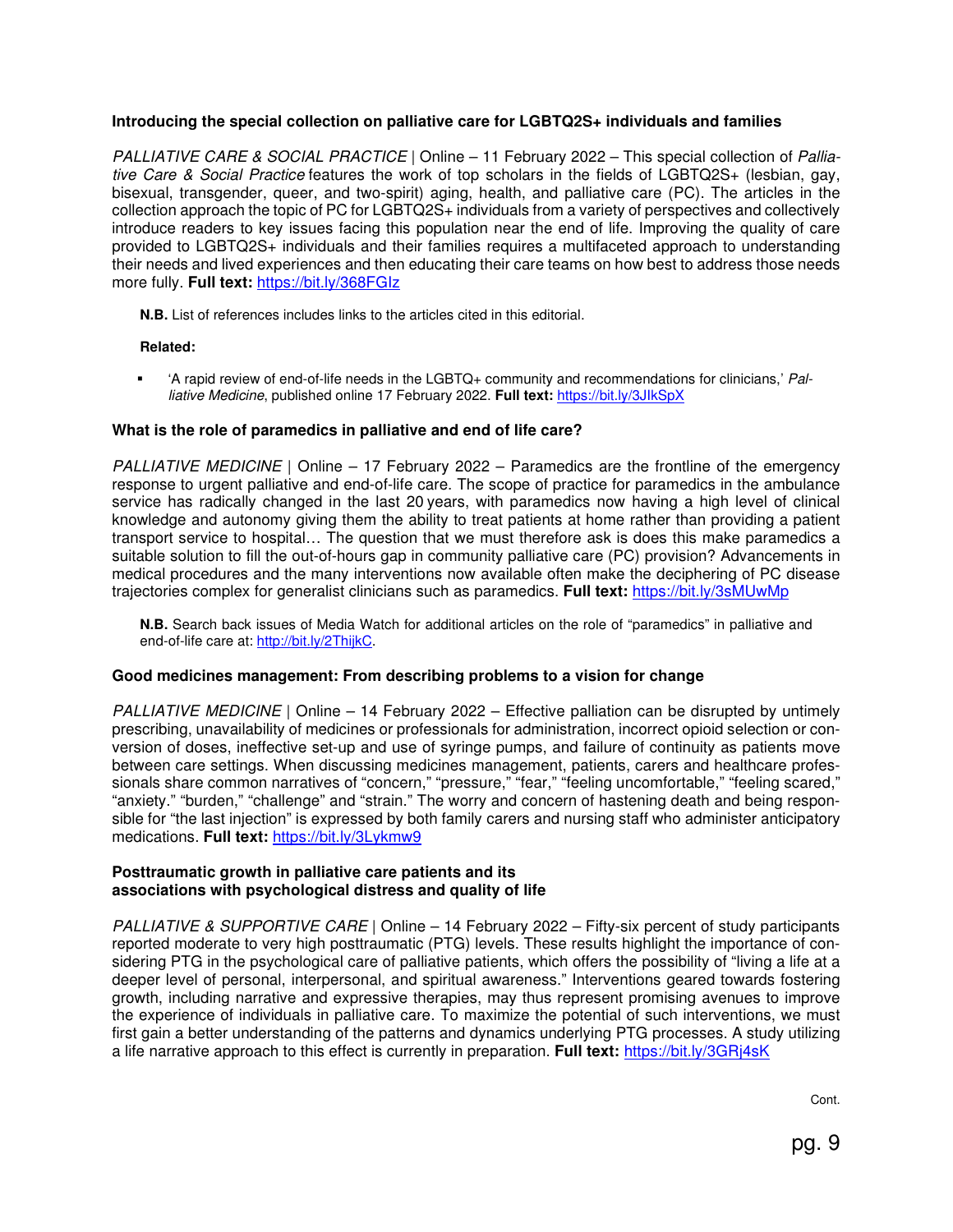#### **Related:**

 'Associations between the cause of loved one's death, mourner's psychological distress and ongoing relationship with the deceased, and mourner's posttraumatic growth,' Omega - Journal of Dying & Death, published online 16 February 2022. **Abstract (w. references):** https://bit.ly/357kkKW

## **'Playlist for Life' at the end of life: A mixed-methods feasibility study of a personalised music listening intervention in the hospice setting**

PILOT & FEASIBILITY STUDIES | Online  $-7$  February 2022 – The aim of this study was to evaluate the feasibility, acceptability and practicality of using 'Playlist for Life' for adults at the end of life (EoL), family members and hospice staff in a hospice inpatient unit setting in Scotland. Given that many people with lifethreatening illnesses will continue to have increased needs that could be met through the provision of palliative care as their condition progresses, it is important that interventions that may facilitate and shape future care are used during a time when input from individuals approaching the EoL is possible. The 'Playlist for Life' intervention enabled participants to leave their loved ones a legacy which could help bereaved individuals to cope with their grief after their loved ones death. **Full text:** https://bit.ly/3JflOSd

**N.B.** 'Playlist for Life' website: https://bit.ly/34JIKu6

#### **"I dressed her up in her best dress"**

## **The experiences of the dead body for bereaved relatives in the context of palliative care**

QUALITATIVE RESEARCH IN HEALTH | Online – 12 February 2022 – Preparedness for the death in palliative care for family members encompasses diverse emotional and practical challenges for healthcare personnel. Discussing what happens after the death adds to these challenges and requires a recognition of the complexity of individual, relational, and contextual aspects of choice about being with body after death. Discussions about the aftermath of the death to explore options about what is possible and preferences for time with the body of their relative may be of help. Post-death care of the body could also be discussed either before or after the death to ascertain family members' wishes or preferences about preparation of the body… **Full text:** https://bit.ly/3gTp3CO

## **Vulnerable persons, partners or warriors? How relatives perceive their roles in palliative care**

ZEITSCHRIFT FUR EVIDENZ, FORTBILDUNG UND QUALITAT IM GESUNDHEITSWESEN | Online – 8 February 2022 – Relatives play a very important role in palliative care (PC). Whilst previous research has investigated this role from the perspective of health professionals, this article focuses on the perspectives of the relatives of palliative patients. This article demonstrates that well-trained health personnel in the field of PC and a common understanding of the roles within the PC team are central to supporting relatives. These findings can help inform good collaboration between relatives and professionals in PC (e.g., general practitioners, nurses, specialized doctors, such as oncologists and specialized nurses) and to encourage families to feel comfortable with the care their loved ones receive. **Abstract:** https://bit.ly/3rJns8G

**N.B.** German language article.

## **End-of-Life Aid Skills for Everyone in Scotland**

PALLIATIVE CARE & SOCIAL PRACTICE | Online -15 February 2022 – Families, friends and communities have an important role to play in providing informal support when someone is faced with deteriorating health, caring responsibilities, death or bereavement. However, people can lack the confidence, skills and opportunities to offer this support. Public education is an example of a public health approach to palliative care that can help to develop individual skills and knowledge relating to these issues. The Scottish Partnership for Palliative Care has developed a public education course, which aims to enable people to be more comfortable and confident supporting family/community members with issues they face during dying, death and bereavement. **Full text:** https://bit.ly/3Bq7Z0E

 **N.B.** Scottish Partnership for Palliative Care website: https://bit.ly/3GZlvt7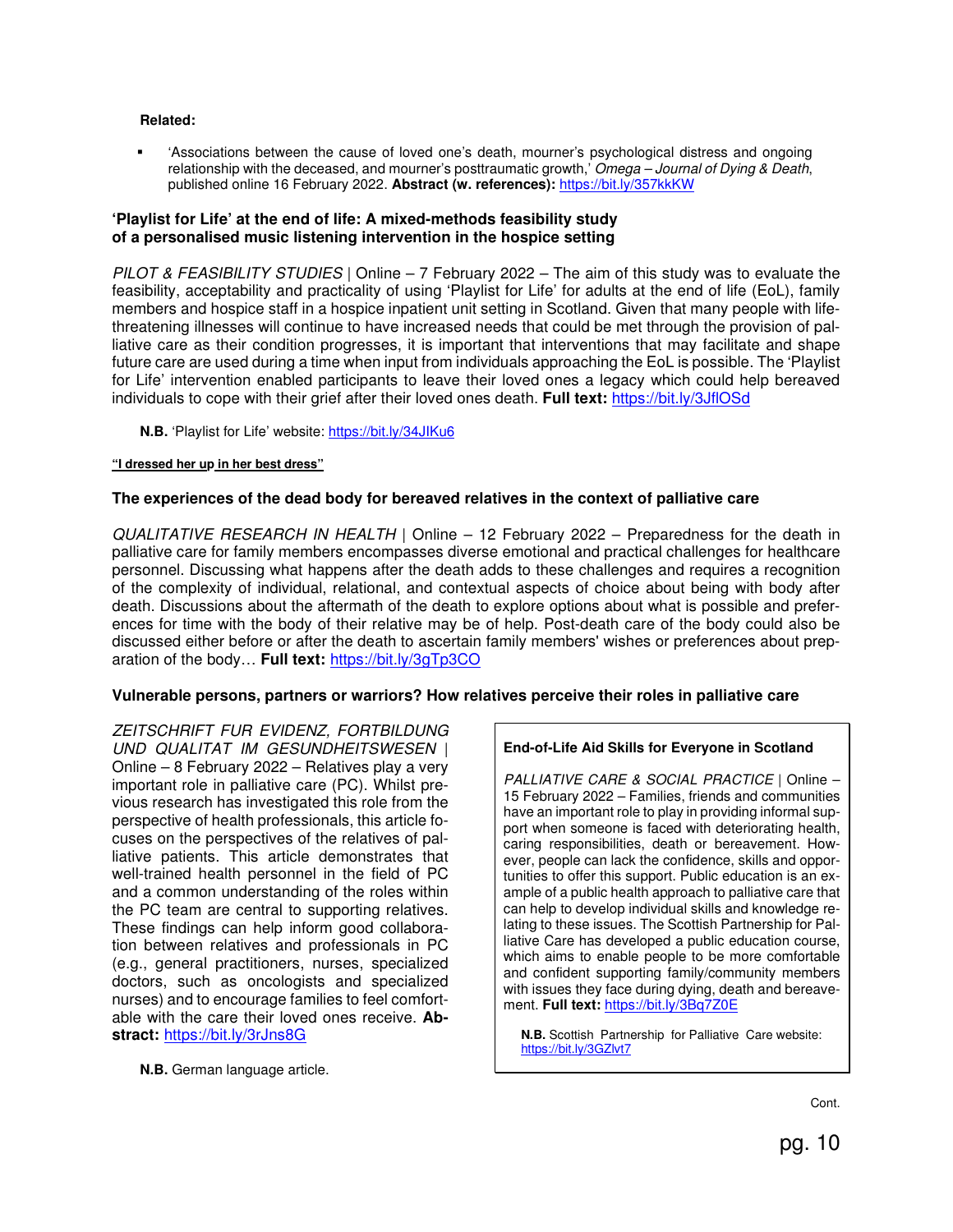#### **Related:**

- 'How companions speak on patients' behalf without undermining their autonomy: Findings from a conversation analytic study of palliative care consultations,' Sociology of Health & Illness, published online 14 February 2022. **Full text:** https://bit.ly/3sGne1E
- '"I think that she would have wanted. . .": Qualitative interviews with bereaved caregivers reveal complexity in measuring goal-concordant care at the end of life,' Palliative Medicine, published online 15 February 2022. **Abstract (w. references):** https://bit.ly/3sOEylc

## **Research Matters**

#### **Barriers to recruitment into emergency department-initiated palliative care: A sub-study of a multi-site, randomized controlled trial**

BMC PALLIATIVE CARE | Online – 15 February 2022 – By providing greater insight into why patients with advanced illness refuse to participate in palliative care (PC) research, the authors explored the ways in which to successfully engage this patient population. In particular, misconceptions related to PC may prevent patients from enrolling in PC programs, so it is essential that patients have a clear understanding of the role of PC. This requires a strong training infrastructure for research coordinators. Furthermore, engagement with PC physicians and ongoing communication across recruitment sites are essential in order to overcome enrollment challenges. Future studies with PC populations must design programs that meet the needs of this population, which may include some form of telemedicine. **Full text:** https://bit.ly/3LAfBlX

## **What can we learn from controlled clinical trials in palliative care?**

EUROPEAN ASSOCIATION FOR PALLIATIVE CARE | Online – 14 February 2022 – Being able to personalise the care that we offer is critical to the continued improvements in outcomes for people with lifelimiting illnesses. As we think about controlled clinical trials (CCT), who benefits? Getting our interventions right the first time requires us to have a much more nuanced understanding of each person that we serve. Much of this can only be refined through CCT where causality of benefits and harms can be attributed. At a personal level, people participating in clinical studies often have more contact with clinicians – something that patients and their families value. For patients subsequently, well designed, CCT will help to refine care, whether studies are positive or negative. https://bit.ly/3uRqXJJ

## **Understanding complexity in care: Opportunities for ethnographic research in palliative care**

JOURNAL OF PALLIATIVE CARE | Online - 15 February 2022 - Ethnographic methods focuses on behaviour in the "natural" setting of participants, to create theoretical descriptions of events, cultures, interactions and experiences. In palliative care (PC) these methods may provide nuanced understandings of illness, relationships and teams, communication, medical education, complex care provision, and novel or changing health practices. Of particular importance is the potential of these methods to understand complex practices and processes, and engage with under-represented population groups who may be excluded from interview research. Ethnography offers important opportunities for future research in PC and should be considered as part of the "research toolbox"… **Abstract (w. references):** https://bit.ly/36j5fqu

## **Family carers research: What progress has been made?**

PALLIATIVE MEDICINE | Online – 17 February 2022 – The provision of end-of-life care in the home continues to be a priority and is where the majority of family caregiving takes place. This may become even more important in a post-pandemic environment, where shifts in place of death may be influenced by restrictions on visiting or limited resources in institutional settings such as hospitals and hospices. The rapid increase in digital health interventions may offer new forms of support for carers or alternatively may exacerbate their feelings of isolation; we do not yet know. Whilst the increase in research activity is encouraging; unless gaps in diversity and rigorous intervention and implementation research are addressed, there is a significant risk that needs of numerous carers will not be adequately met. **Full text:** https://bit.ly/3GXW8Ij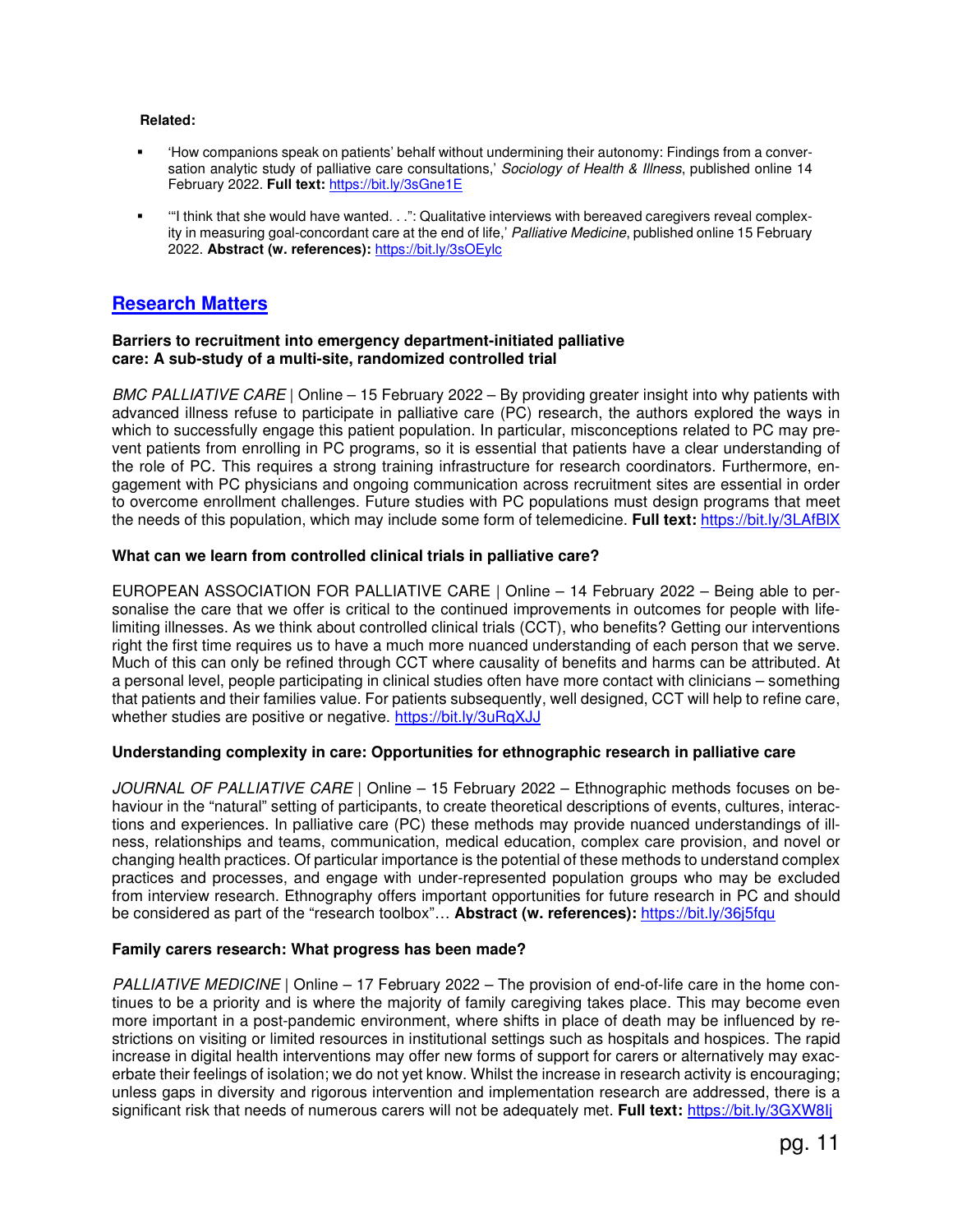## **Community-based participatory research and public health palliative care**

PROGRESS IN PALLIATIVE CARE | Online – 12 February 2022 – While much has been developed and refined in terms of theoretical basis and practice methods, there is an increasing need to consider the research agenda and methods employed to evaluate outcomes and strengthen the evidence base for public health approaches to palliative and end-of-life care. In particular, promoting the participation of underserved and vulnerable populations and understanding the influence of power structures on their representation in research is imperative. There is scope to complement traditional research methodologies with new public health approaches that are participatory and directly informed by communities' lived experience, expressed needs, and aspirations for care. **Full text:** https://bit.ly/3HPznHJ

#### **Selected articles on palliative and end-of-life care as a public health issue:**

- 'What happens when palliative care is neglected as a public health priority?' European Association for Palliative Care, posted online 26 January 2022. [Noted in Media Watch 7 February 2022 (#752, p.4)] https://bit.ly/3uRqXJJ
- 'Rethinking palliative care in a public health context: Addressing the needs of persons with non-communicable chronic diseases,' Primary Health Care Research & Development, published online 15 September 2020. [Noted in Media Watch 28 September 2020 (#685, p.14)] **Full text:** https://bit.ly/3r0YZLH
- 'COVID-19, palliative care and public health,' European Journal of Cancer, 2020;136(9):95-98. [Noted in Media Watch 20 July 2020 (#675, p.11)] **Full text:** https://bit.ly/2OhlJTG

## **Media Watch: Editorial Practice**

EACH LISTING IN MEDIA WATCH represents a condensed version or extract of what is broadcast, posted (on the Internet) or published; in the case of a journal article, an edited version of the abstract or introductory paragraph, or an extract. Headlines are as in the original article, report, etc. There is no editorializing ... and, every attempt is made to present a balanced, representative sample of "current thinking" on any given issue or topic. The biweekly report is issue-oriented and offered as a potential advocacy, research and teaching tool.

## **Distribution**

MEDIA WATCH IS DISTRIBUTED AT NO COST to colleagues active or with a special interest in hospice, palliative care and end of life issues. Recipients are encouraged to share the report with their colleagues. The distribution list is a proprietary one, used exclusively for the distribution of the report and occasional supplements. It is not used or made available for any other purpose whatsoever – to protect the privacy of recipients and also to avoid generating undue email traffic.

## **Links to Sources**

**1.** Short URLs are used in Media Watch. Links to pdf documents, however, cannot always be shortened.

**2.** Links are checked and confirmed as active before each edition of Media Watch is distributed.

**3.** Links often remain active, however, for only a limited period of time.

**4.** Access to a complete article, in some cases, may require a subscription or one-time charge.

**5.** If a link appears broken or inactive, try copying/pasting the URL into the address bar of your browser or, alternatively, Google the title of the article or report, and the name of the source.

**6.** Due to its relevance, an article may be listed but for which a link is not available; access, therefore, may only be possible directly from the source (e.g., publication) or through the services of a library.

## **Something Missed or Overlooked?**

IF YOU ARE AWARE OF A CURRENT REPORT, ARTICLE, ETC., relevant to hospice, palliative care or end-of-life issues not mentioned, please alert this office (contact information below) so that it can be included in a future issue of Media Watch. Thank you.